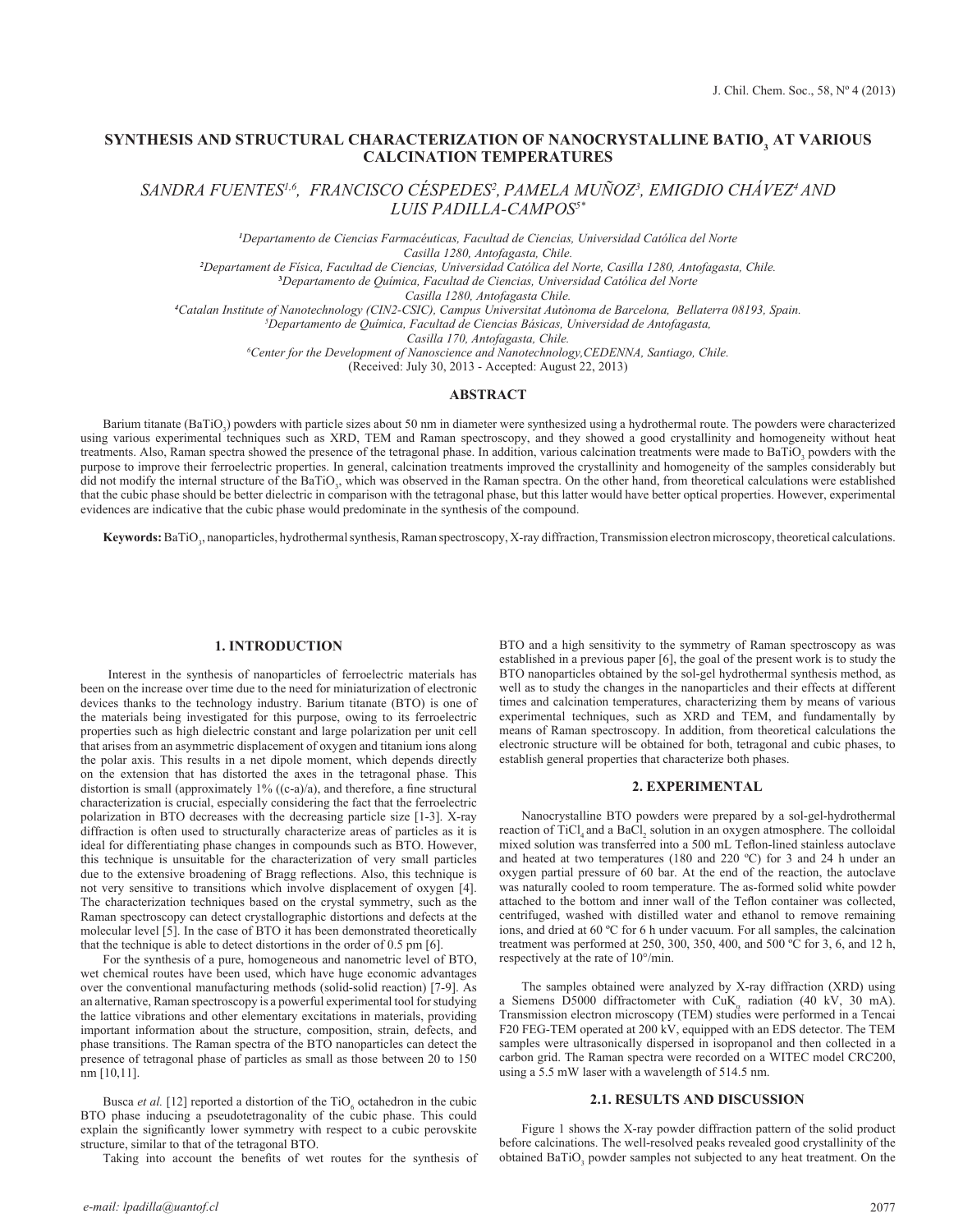right side of Figure 1 are the XRD patterns in the 2θ regions of 44–46º. The absence of diffraction peak splitting in (200) shows the presence of a cubic structure for these BTO powders at room temperature. According to JCPDS cards the single peak  $(200)$  can be indexed as the cubic lattice (space group *Pm3m*) of BTO and the calculated lattice constants are in good agreement with the tabulated values (JCPDS cards No. 31-0174). This implies that the particles are apparently stabilized in the cubic phase at room temperature. In addition, with an increase in the reaction time, i.e. at 24 h, all the peaks became much sharper than at 3 h in the diffractogram. The XRD patterns of the calcined samples are not shown because they did not show any significant changes in the crystallinity.



**Figure 1.** XRD patterns of the product obtained with different reaction temperatures an time: (a)  $180^{\circ}C/3h$ , (b)  $220^{\circ}C/3h$ , (c)  $180^{\circ}C/24h$  and (d)  $220^{\circ}$ C/24h. The right side shows the XRD patters in the 20 region among 44 and 46 $^{\circ}$ .



**Figure 2.** TEM image of the BaTiO<sub>3</sub> nanoparticles obtained at 220°C and 24 h. (a) without calcination and (b) calcined at 300°C for 12 h. The insets are their corresponding particle size distribution histograms.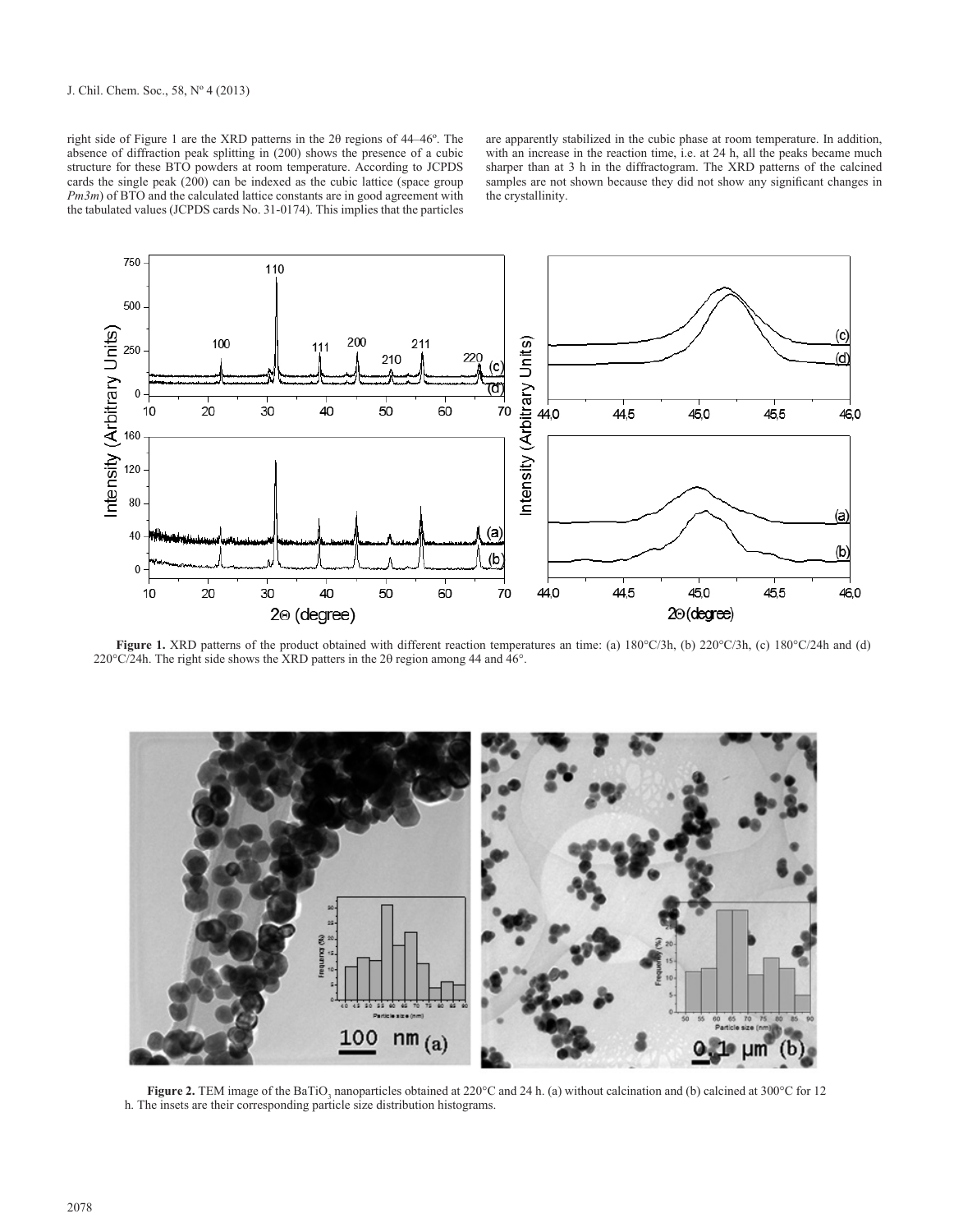Figure 2 shows the TEM micrographs of the BTO powders synthesized after 24 h of reaction at 220 ºC with and without calcinations. With regard to samples without calcinations, the particles appear to have a fairly narrow size from 40 to 90 nm with a preferred size of about 57 nm (Figure 2a and the inset). The TEM image of the calcined samples at 300 ºC for 12 h is shown in Figure 2b and the inset. In addition, the image indicates that coarser faceted particles are apparent in the powder with calcinations and a bimodal distribution of larger faceted particles presents an increase of the particle size about 65 nm. This result indicates that most of the crystallites of BTO adhere together and form large particles. Nearly all particles are elliptical in shape, well dispersed with a slight agglomeration.

BTO single crystals at room temperature have a tetragonal perovskite structure (space group *P4mm*) with one formula unit per unit cell. Only below the Curie point, near 120 °C, does BTO become ferroelectric. During the interval of 120–1460 ºC, BTO monocrystals take the paraelectric cubic perovskite structure (space group *Pm3m*).

As it is known, Raman spectroscopy is a highly sensitive technique to probe the local structure of BTO samples [6,13,14]. Figure 3 shows the Raman spectra of BTO samples under different times of calcination. This heat treatment raises the temperature and allowed to decompose impurities from the synthesis (e.g.,  $BaCO<sub>3</sub>$ ), structural defects and oxygen vacancies. Therefore, BTO samples were calcinated to improve the crystallinity, homogeneity and purity of the synthesized samples. Raman results of all samples prepared under calcinations (Figure 3 a, b and c) show a small gradual increase in the peaks, characteristic of active modes of the tetragonal phase of BTO when the temperature increases and calcination time is constant. These bands are about  $175 \text{ cm}^{-1}$  [A1(TO), E(LO)] and 307 cm<sup>-1</sup> [B1, E(TO+LO)] and broad bands around  $265 \text{ cm}^{-1}$  [A1(TO)], 520 cm<sup>-1</sup> [A1, E(TO)], and 720 cm<sup>-1</sup> [A1,  $E(LO)$ ]. The appearance of strong Raman peaks near 307 cm<sup>-1</sup> (B1 mode) that corresponds to tetragonal BTO phase is contradictory with the cubic symmetry observed in the XRD analysis, for which no first-order Raman activity is expected. This apparent contradiction was resolved in our previous work [6] where we showed using theoretical calculation within the Density Functional Theory framework that the Raman spectroscopy is a technique highly sensitive to the molecular level, being able to detect distortion about 0.5 pm in the crystalline structure of BTO.

A more exhaustive analysis of Raman spectra in Figure 3 shows slight differences between them, indicating that the uncalcined samples are fairly homogeneous and crystalline and the calcinations did not modify the internal structure of the BTO which is reflected in the spectra. The most significant increase in the intensity of the band at 307 cm<sup>-1</sup> is shown in Figure 3b. In general, the peaks are sharper at low temperatures, and begin to widen with increasing temperatures. This would either indicate that there are particles belonging to cubic phase or denote small structural defects. With the help of thermal activation of these crystals, the particles quickly approached the tetragonal phase. As the temperature is rising, the nucleation process prevents the cubic phase transition to tetragonal and generates a low-symmetry cubic phase.

#### **3. Theoretical calculations**

To characterize the cubic and tetragonal phases of BTO, we proceeded to carry out quantum chemical calculations to obtain the electronic structure and density of state, local and total, in both phases. To simulate both phases the cluster methodology [15-18] was used, i.e., a finite number of atoms were used to represent the different phases. The cluster consisted in eight unit cells, representing to both phases. Crystallographic data were used to build the cubic and tetragonal clusters reported in the literature [14,19]. Electronic properties have been calculated by solving the Kohn–Sham equations in an atomic basis set formed by Gaussian functions. The calculations have been done using the B3LYP exchange correlation functional [20-23], which is of the hydrid type. For titanium and oxygen atoms the 6-31G basis set [24,25] has been used. For barium atoms the pseudopotential of the Los Alamos group [26] with a corresponding basis set has been used. The pseudopotential replaces 54 core electrons thus only two valence electrons are considered. All calculations were done using the Gaussian 09 program [27].



**Figure 3**. Raman spectra of the sample obtained at 220 °C and 24 h under different time of calcinations: (a) 3 h, (b) 6 h and (c) 12 h.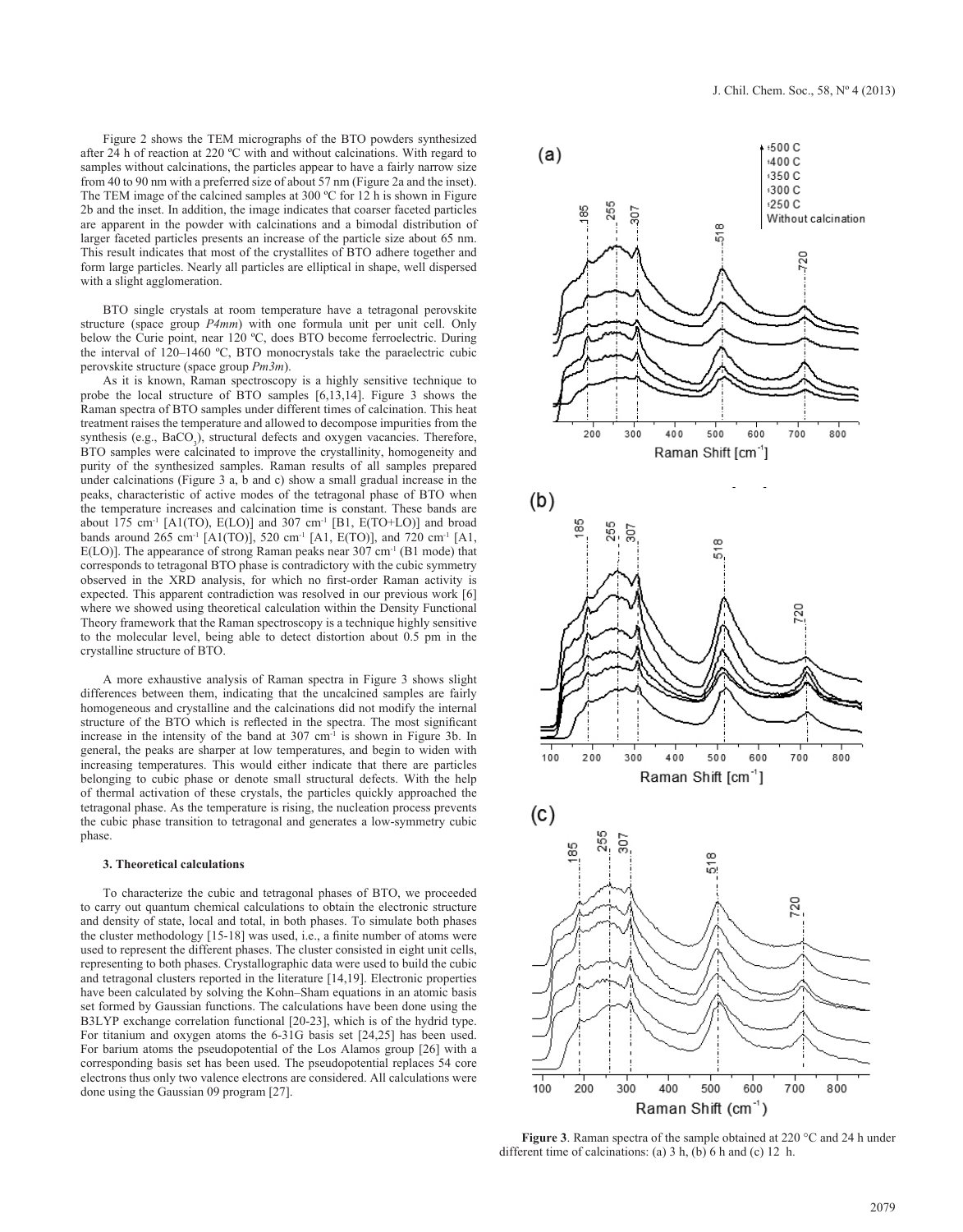![](_page_3_Figure_1.jpeg)

![](_page_3_Figure_2.jpeg)

**Figure 4**. Density of States for  $\text{BaTiO}_3$ : (a) cubic and (b) tetragonal phases.

## **3.1. RESULTS AND DISCUSSION**

Density of states for cubic and tetragonal phases is shown in Fig. 4. The percentage of elemental contribution is shown in Table 1. The analysis of the density of states show that in the cubic phase the main contributions in the valence band (VB) are oxygen and barium atoms (about 37%) following by the Ti atom. In change, in the tetragonal phase the main contributions are Ba (about 48%), following by Ti and O atoms. For the conduction band (CB) the main contribution in both phases is the Ba atom, about 75% and 77% for cubic and tetragonal phases, respectively. The above results are indicative, in general, that the transition of the cubic phase to the tetragonal phase favors the contribution of the Ba atom to the VB without affecting the CB.

**Table 1.** Percentage of elemental contribution to the density of states for the cubic and tetragonal phases of  $BaTiO<sub>3</sub>$ . Valence Band (VB) and Conduction Band (CB).

The theoretical gap (energy difference among the VB and the CB) for cubic phase was 3.42 eV, which is according to the experimental value of 3.4 eV [28]. The theoretical gap for the tetragonal phase decrease to about 1.50 eV. These results are indicative that dielectric properties could decrease in the latter phase.

In a recent work [29] was shown that the tetragonal distortion does not change significantly the charge distribution neither the energetic stability of the compound. Thus, the theoretical calculation are indicating that tetragonal distortion tend to modify the optical and dielectric properties of the compound, affecting mainly the gap of the compound changing the elemental contribution in the VB, while the CB is not affected.

**Table 2.** Percentage of elemental contribution to the density of states for the cubic and tetragonal phases of  $BaTiO<sub>3</sub>$  at the top of the Valence Band (VB) and background of the Conduction Band (CB).

|               | Cubic                                            |                     | Tetragonal                                       |      |               | Cubic     |      | Tetragonal |      |
|---------------|--------------------------------------------------|---------------------|--------------------------------------------------|------|---------------|-----------|------|------------|------|
| Element       | $\ensuremath{\mathsf{V}}\ensuremath{\mathsf{B}}$ | $\operatorname{CB}$ | $\ensuremath{\mathsf{V}}\ensuremath{\mathsf{B}}$ | CB   | Element       | <b>BV</b> | BC   | <b>BV</b>  | BC   |
| Ti            | 27.1                                             | 23.8                | 26.3                                             | 22.6 | Ti            | 0.0       | 11.9 | 11.1       | 16.2 |
| $\mathcal{O}$ | 36.5                                             | 1.1                 | 25.9                                             | 0.6  | $\mathcal{O}$ | 95.3      | 3.3  | 41.7       | 0.6  |
| Ba            | 36.4                                             | 75.1                | 47.8                                             | 76.8 | Ba            | 4.7       | 84.8 | 47.2       | 83.2 |

In Table 2 are displayed the percentage of elemental contribution at the top and background of the VB and CB, respectively. As we can see the main contribution at the top of the BV is the O atom (about 95%) in the cubic phase. In change, in the tetragonal phase the O contribution decrease at about 42% in comparison to the cubic phase, increasing the contribution of the Ba atom at about 47%. For the CB the main contribution is the Ba atom (higher than 83%) for both phases.